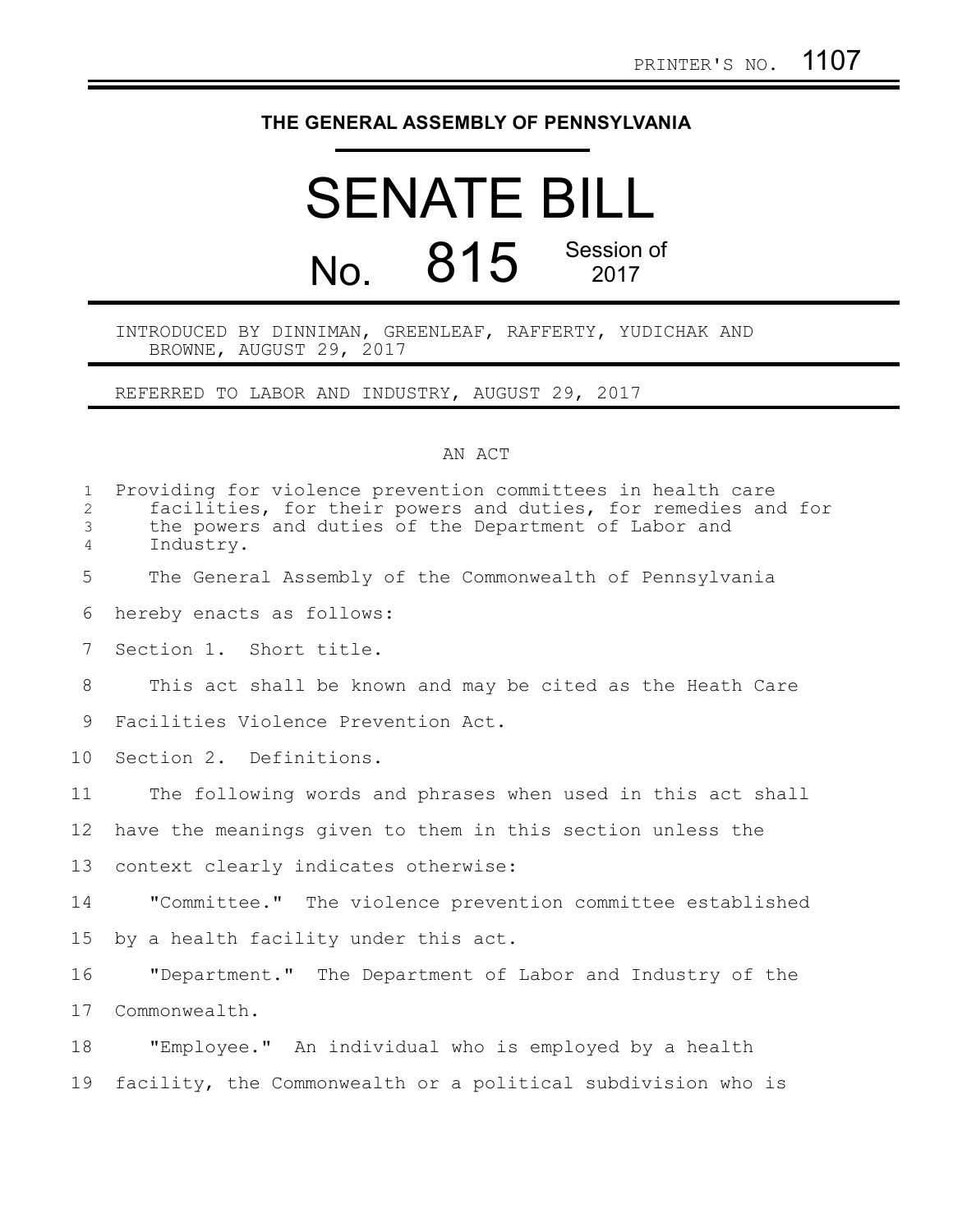involved in direct patient care or clinical care services. "Health facility." A hospital, long-term care nursing facility or home health care agency as those terms are defined under the act of July 19, 1979 (P.L.130, No.48), known as the Health Care Facilities Act. 1 2 3 4 5

"Program." A workplace violence prevention program established by a committee. 6 7

"Workplace violence." Violence or the threat of violence against workers. 8 9

Section 3. Violence prevention committee. 10

(a) Establishment.--A health facility shall establish a violence prevention committee to establish, review, administer and provide guidance about a program relating to the prevention of workplace violence at the health facility. 11 12 13 14

(b) Membership.--A committee shall be comprised as follows: (1) At least one member of the committee who shall represent management or a designee, who shall oversee all aspects of the program. 15 16 17 18

(2) At least 50% of the members of the committee shall have direct patient care responsibilities, with the majority being licensed nurses. 19 20 21

(3) The remaining members of the committee shall have experience, expertise or responsibility relevant to violence prevention or any other expertise that is considered beneficial to the committee. 22 23 24 25

(4) The committee shall have a proportional representation by union members, selected by their union, and nonunion members elected by secret ballots by their peers. The proportional representation shall incorporate all health care professionals and support personnel at the health 26 27 28 29 30

20170SB0815PN1107 - 2 -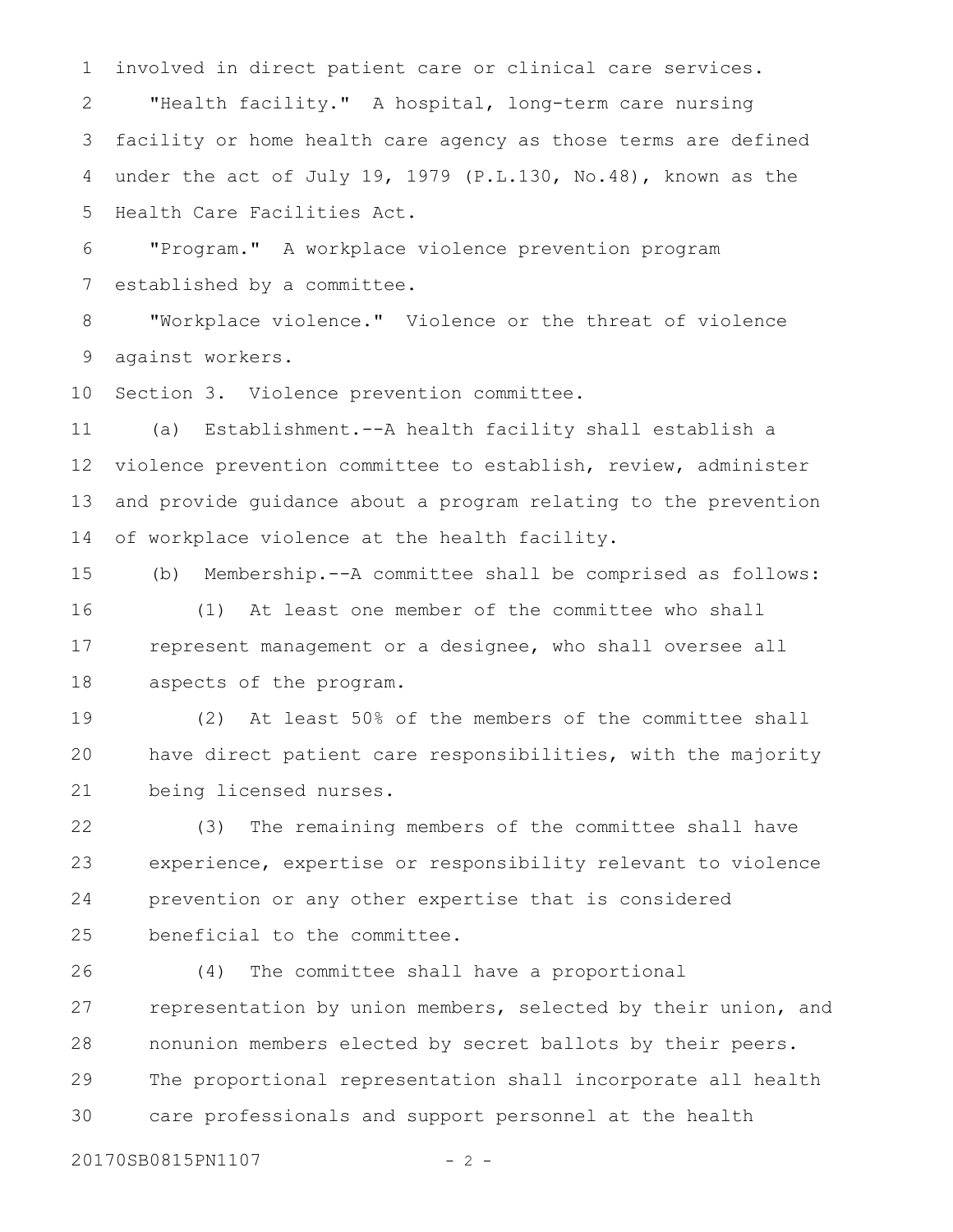facility at risk of becoming a victim of a violent act. 1

(5) In the case of a health care system that is subject to a collective bargaining agreement, the contractual agreement shall designate the number of union members to serve on the committee, as well as the number of representatives from management. The agreement shall also account for individuals who are employed by the health care system, but not a member of a union or management. (c) Operation of committee and program.--In the case of a 2 3 4 5 6 7 8 9

health care system that owns or operates more than one covered health facility, the committee and program may be operated at the system or department level, if: 10 11 12

(1) Committee membership includes at least one health care worker from each facility who provides direct care to patients. 13 14 15

(2) The committee develops a violence prevention plan for each facility. 16 17

(3) Data related to violence prevention remains distinctly identifiable for each facility. 18 19

Section 4. Duties of the committee. 20

(a) Risk assessment evaluation.--A committee shall annually perform a risk assessment evaluation of the factors that may put an employee of the health facility at risk of workplace violence. Those factors shall include: 21 22 23 24

25

(1) Working in public settings.

(2) Guarding or maintaining property or possessions. 26

(3) Working in high-crime areas. 27

(4) Working late at night or early in the morning. 28

(5) Using commuter lots that are not adequately lit or frequently patrolled. 29 30

20170SB0815PN1107 - 3 -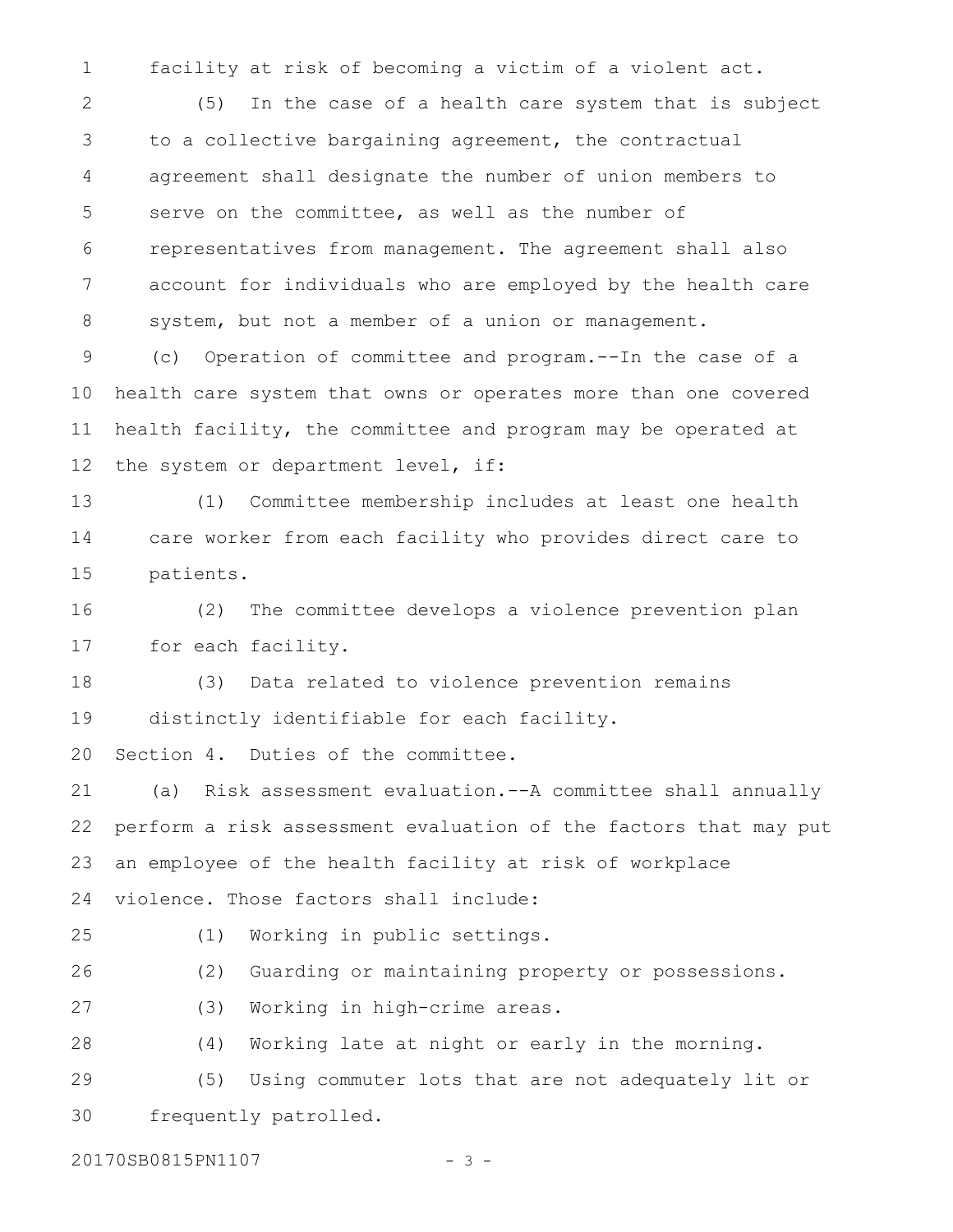(6) The existence of uncontrolled public access to the workplace. 1 2

(7) Working in public areas with individuals in crisis. (8) Working in areas where a patient or resident may exhibit violent behavior. 3 4 5

(b) Review.--The committee shall meet quarterly to review any case of workplace violence and to perform duties required by this act. 6 7 8

(c) Preparation of report and establishment of program.--A committee shall: 9 10

(1) Prepare a report from the risk assessment and establish a violence prevention program. If there is more than one health facility within a system, there shall be a program established for each health facility. 11 12 13 14

(2) Develop and maintain a detailed, written violence prevention plan that identifies workplace risks and provides specific methods to address them. 15 16 17

(3) Distribute the written violence prevention plan to those employees who are identified to be at risk for workplace violence or any other employee who requests the risk assessment report. 18 19 20 21

(4) Make the risk assessment report available to the public upon the proper request. 22 23

(5) Establish a method to expedite reporting and review of a report of workplace violence and make written recommendations to the health facility management on how to prevent additional incidents of similar workplace violence. (d) Employee training.--The committee shall provide appropriate employee training to all health care providers who provide direct patient care at the time of hire and annually 24 25 26 27 28 29 30

20170SB0815PN1107 - 4 -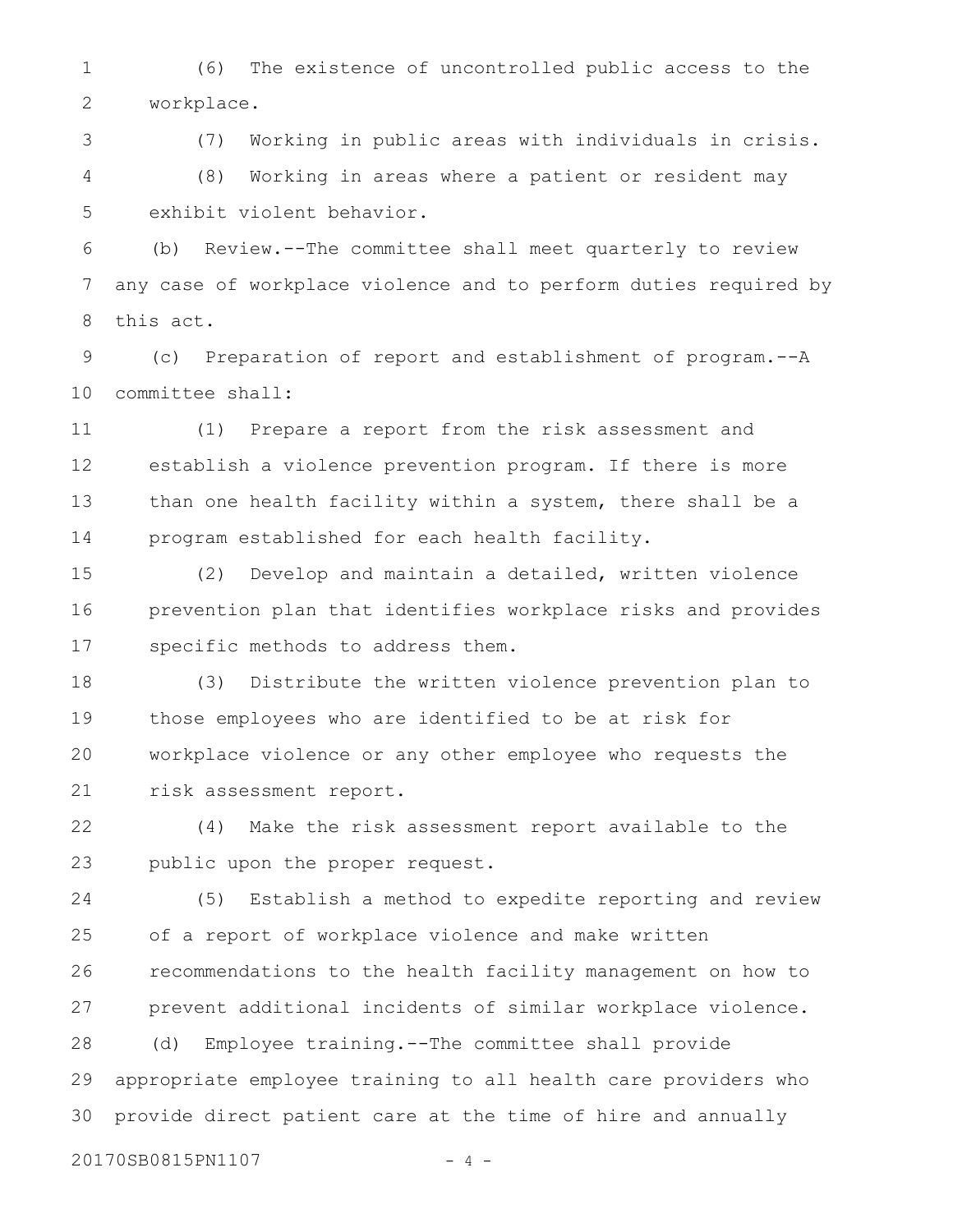thereafter. 1

Section 5. Reporting of workplace violence. 2

(a) Reporting.--An employee of a health facility who reasonably believes that an incident of workplace violence has occurred shall report the occurrence of the incident in accordance with the violence prevention plan of the health facility unless the employee knows a report has already been made. The report shall be made immediately or as soon thereafter as reasonably practicable, but in no event later than 24 hours after the occurrence or discovery of the incident. 3 4 5 6 7 8 9 10

(b) Liability.--An employee of a health facility who reports the occurrence of an incident of workplace violence in accordance with subsection (a) may not be subject to retaliatory action for reporting the serious event or incident as specified in the act of December 12, 1986 (P.L.1559, No.169), known as the Whistleblower Law. 11 12 13 14 15 16

(c) Limitation.--This section does not limit a health facility's ability to take appropriate disciplinary action against an employee for failure to meet defined performance expectations or to take corrective action against an employee for unprofessional conduct, including making false reports or failure to report serious events under this section. Section 6. Distribution of reports of workplace violence. A report of workplace violence that is submitted to management or to the health facility shall be provided to the committee within 72 hours of the submission of the report. Section 7. Penalties. 17 18 19 20 21 22 23 24 25 26 27

(a) Administrative fine.--The department may levy an administrative fine on a health facility or employer that violates this act or any regulation issued under this act. The 28 29 30

20170SB0815PN1107 - 5 -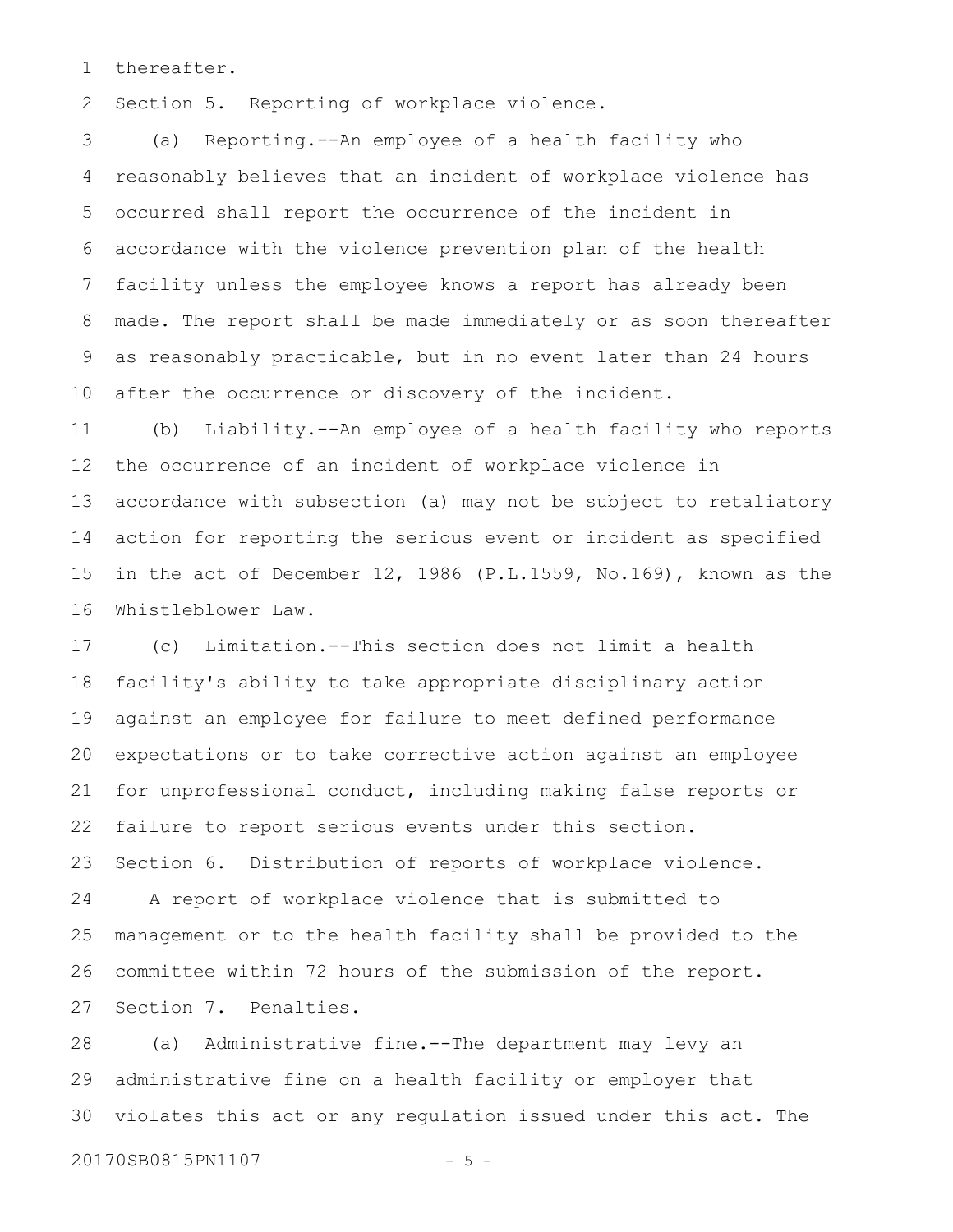fine shall be not less than \$100 nor greater than \$1,000 for each violation. 1 2

(b) Administrative order.--The department may order a health facility to take an action which the department deems necessary to correct a violation of section 4. 3 4 5

(c) Administrative agency law.--This section is subject to 2 Pa.C.S. Chs. 5 Subch. A (relating to practice and procedure of Commonwealth agencies) and 7 Subch. A (relating to judicial review of Commonwealth agency action). 6 7 8 9

Section 8. Remedies. 10

(a) General rule.--If a health facility has engaged in conduct that caused or maintained a substantial risk of further workplace violence, including failing to implement the recommendations of a committee, a court may enjoin the health facility from engaging in the illegal activities and may order any other relief that is appropriate, including reinstatement of an employee, removal of the offending party from the employee's work environment, reimbursement for lost wages, medical expenses, compensation for emotional distress and attorney fees. (b) Appeals to department.-- 11 12 13 14 15 16 17 18 19 20

(1) If a committee concludes that a health facility is not acting in good faith in implementing the recommendations of the committee, the committee, by vote of a majority of the members, may appeal the health facility's decision to the department. 21 22 23 24 25

(2) If the department after a hearing determines the health facility is acting in bad faith and failing to implement safety recommendations suggested by the committee, the department may implement penalties against the health facility, including appropriate fines and administrative 26 27 28 29 30

20170SB0815PN1107 - 6 -